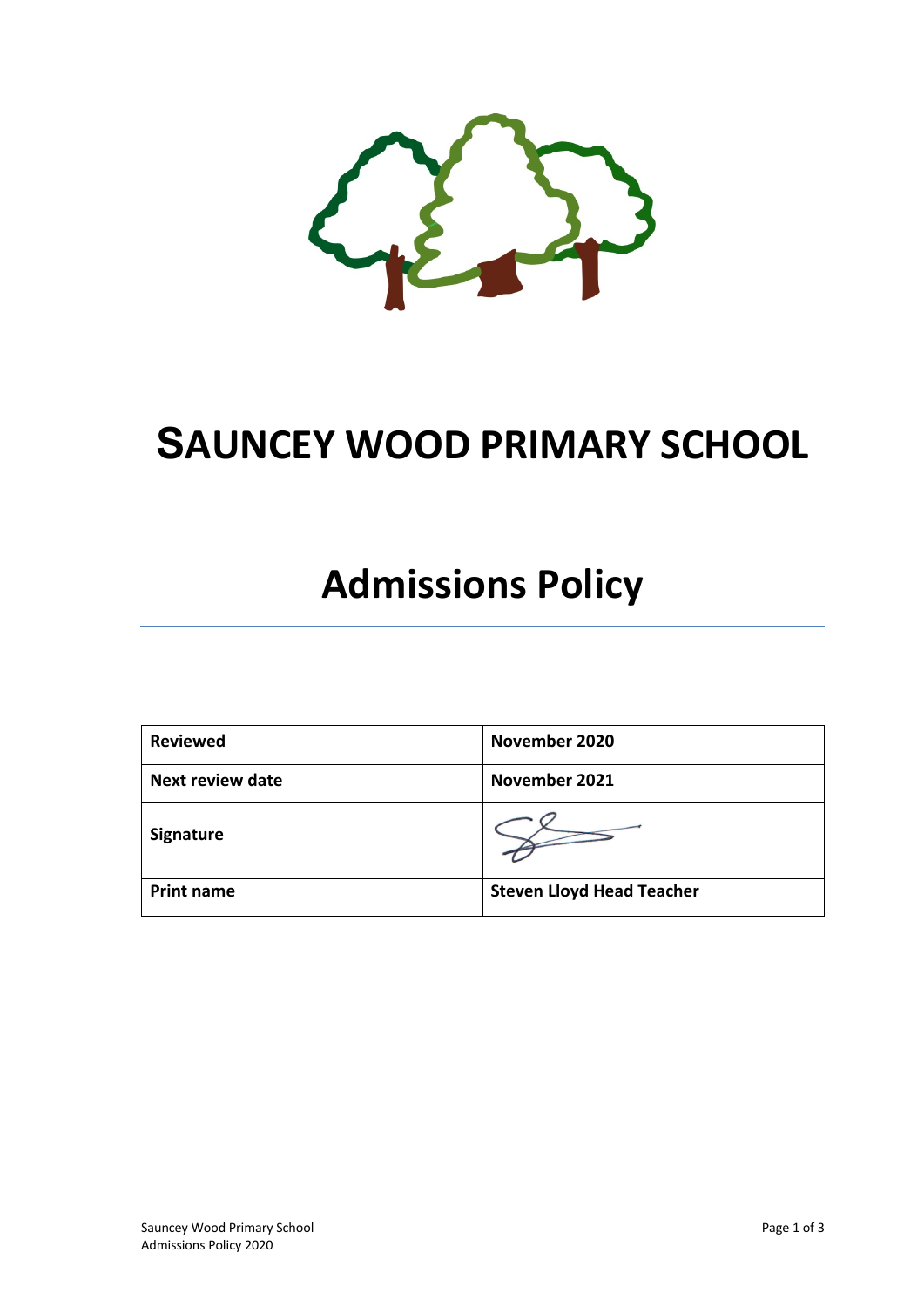#### **Introduction**

From September 2011 all primary schools must offer children a full-time place at the start of the September term. However, legally, children do not have to be in full-time education until the term after their fifth birthday. Delaying your child's entry into school is called 'deferred entry'. If your child was born between 1 April and 31 August, and you do not believe they will be ready to start Reception in the academic year during which they turn five, you may instead make an application for your child to start Reception the next September.

## **Aims and objectives**

- a. We are inclusive and welcome children from all backgrounds and abilities.
- b. All applications will be treated on merit and in a sensitive manner.
- c. The level of ability of a child plays no part in our admissions policy.

d. It is our wish to allow parents the right to have a place at the school of their choice. However, this is not always possible due to the availability of places. If there are fewer applications than places available at the school, all applicants will be admitted, but if there are more applications than places available, the admission rules outlined below will be used to prioritise applications.

## **How to apply for a place at Sauncey Wood**

Sauncey Wood Primary School works within the admissions policy of Hertfordshire County Council. The regulations for entry to each school are published each year and parents can receive a copy of these regulations directly from Herts CC.

Herts CC publishes a composite admissions prospectus each year, which gives information about how parents can apply for a place in the school/academy of their choice. Parents have a right to express a preference for the school/academy of their choice and they should do so on the application form. Expressing a preference does not guarantee a place at the chosen school/academy.

Application forms are sent from the Admissions Department and should be completed by the date stipulated on the forms. Parents are notified by Herts CC whether they have been successful in their choice.

More and more families are applying online at **www.hertsdirect.org/admissions.** If you need any help with applying online, please call 01438 737500. Applying online is quick, safe and secure, enabling you to:

- check or change details right up to the deadline,
- receive instant confirmation by email,
- view your school offer before you receive your letter.

We have school entry annually in September.